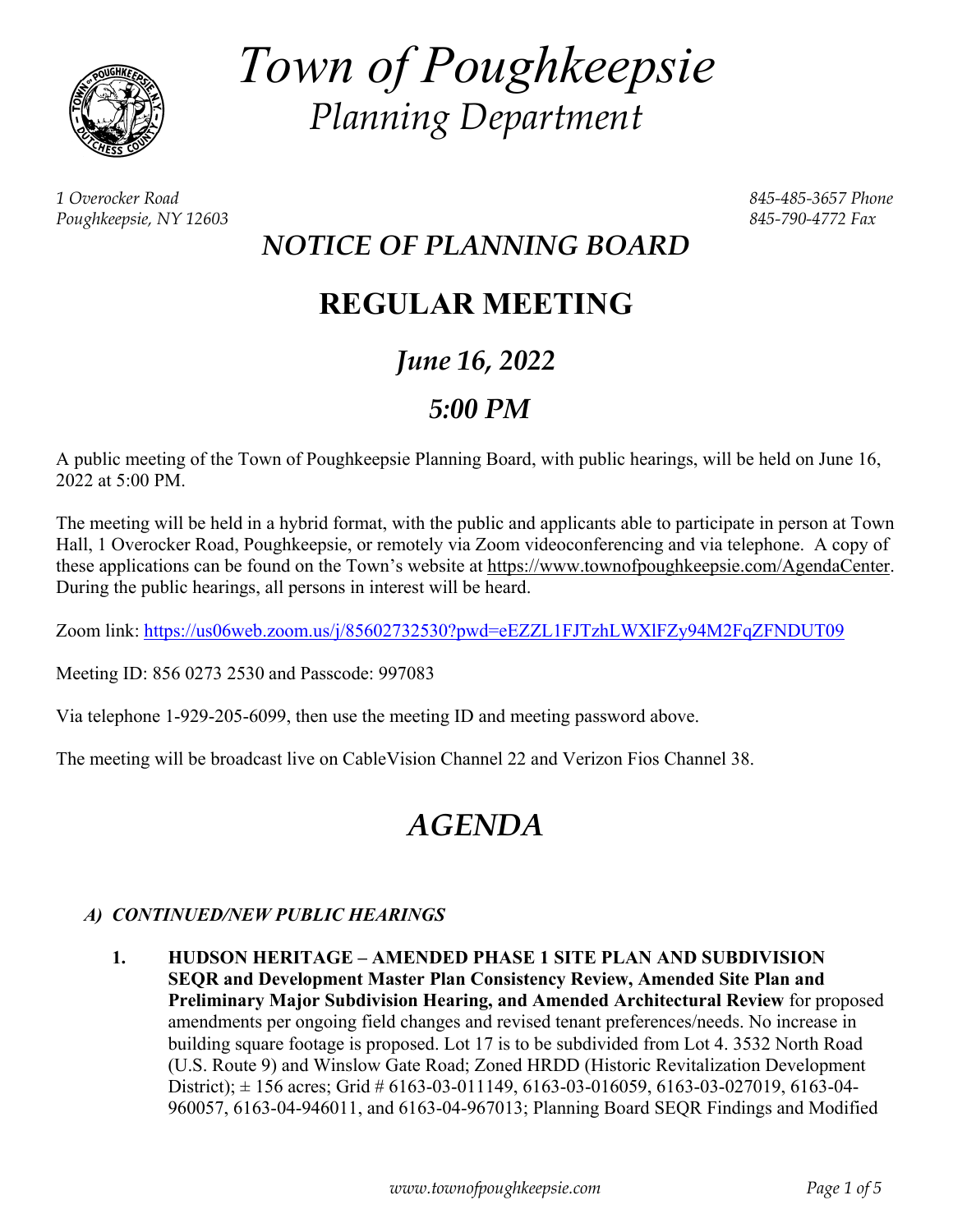Development Master Plan approved 06/04/2019; *EFG/Saber Heritage SC, LLC Applicant and Owner.* 

# **2. 244 BOARDMAN ROAD – DISH NETWORK 5G**

**Site Plan Review and Architectural Review** to add three (3) antennas, six (6) remote radio heads (RRH), one (1) overvoltage protection device (OVP), one (1) hybrid cable connection to an existing tower. A five (5) foot by seven (7) foot lease area for a proposed equipment platform within an existing equipment compound area is also proposed. 244 Boardman Road; Institutional (IN) Zoning District;  $\pm 34.17$  acres; Grid # 6260-03-146453; Unlisted Action; Derek Picinic, Agent, on behalf of Crown Castle – Dish Network, LLC *(Applicant)* and Poughkeepsie Day School *(Owner)*.

# **3. MOBIL STATION – MID HUDSON CENTER**

**SEQRA Review, Amended Site Plan and Special Use Permit Hearing and Architectural Review** for renovation of an existing 3,110 SF gasoline service station and convenience store, with the addition of a Dunkin Donuts and drive-through access and accompanying site improvements. 3480 North Road; Zoned FC (Fairview Center);  $\pm$  15.07 acres; Grid # 6062-02-992924; Type II Action; *CPD NY Energy Corp. (Applicant), TFS Midhudson LLC (Owner).* 

# **4. ALLSPACE SELF-STORAGE FACILITY EXPANSION**

# **SEQRA Review, Site Plan and Special Use Permit Hearing, and Rezoning**

**Recommendation to the Town Board** for a proposed expansion of an existing self-storage facility by eight new self-storage structures, by redesign of internal site access and development of an adjacent, vacant parcel, subject to Town Board zoning amendment. 100-120 Salt Point Turnpike (Lot 1) and 231-245 North Grand Avenue (Lot 2); Zoned I-L (Light Industry) District and R-M (Residence Multifamily) District, respectively; 15.741 acres; Grid #s 6162-02-814518 and 6162-16-860468, respectively; Type I Action; *Page Park Associates LLC, Applicant and Owners.*

## **5. VASSAR COLLEGE FACULTY APARTMENTS**

**SEQR Review and Amended Site Plan Hearing** seeking amended site plan approval for Vassar College Faculty Housing Apartments, approved for a 40-unit apartment building (four stories) as faculty housing and related parking and site improvements; the amended plan proposes relocation of an existing residential structure to another location on the parcel. 71-89 Raymond Avenue (Watson Drive); Zoned IN (Institutional) Zoning District; 38.98 acres; Grid #6161-04-850460; Type I Action, Negative Declaration adopted 2/17/22; *T.C. Development Corp., Agent of Applicant; Vassar College, Applicant and Owner.* 

#### **6. EASTDALE VILLAGE – 19TH SITE PLAN AMENDMENT AND LOT LINE REVISION SEQRA Review, Amended Site Plan Hearing, Lot Line Revision and Architectural Review** for proposed amendments to the Eastdale Village project. The proposed 19<sup>th</sup> Amended Site Plan and Lot Line Revision consist of a revised stormwater management facility from an underground facility to an aboveground stormwater pond, addition of 1.38 acres adjoining land to the project for that purpose, and a related parking redesign that will add seven parking spaces. Eastdale Avenue North, Otto Way, Hillside Drive, Town Center Drive, Eastdale Avenue South, Parkside Drive and Founders Way; and 900, 902, 904, 925, 926, 928, 930, 932 and 949 Dutchess Turnpike and 15 Victory Lane; Zoned MHC (MacDonnell Heights Center); + 63.461 acres; Grid #s 6262-04-715370; -739356; -746391; -696343; -724392; -758382; -768412; -777377;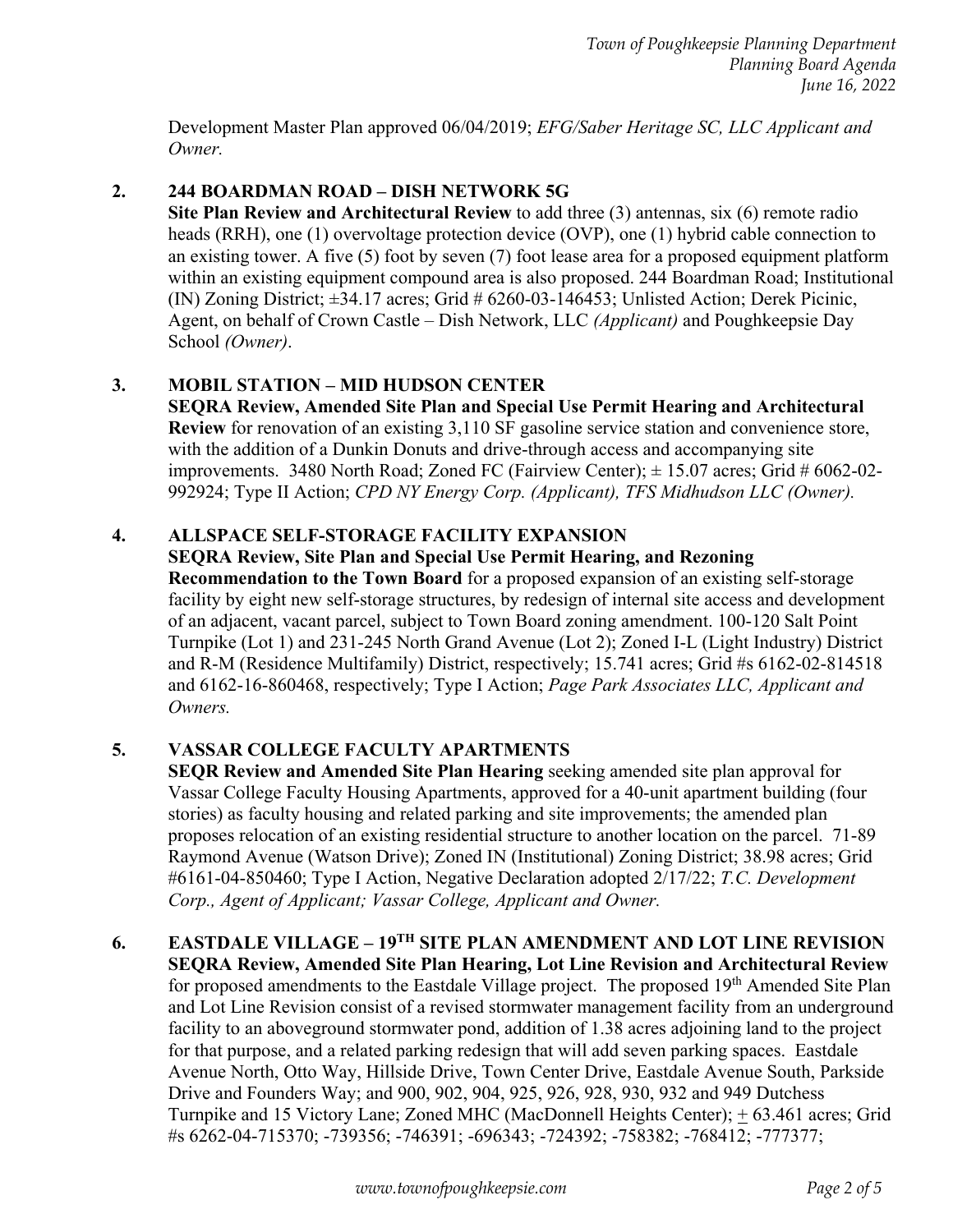-769391; -743328; -742330; -750324; -726314; -713324; -740312; -738315; -732317; -776348; -803278; -814309; -770320; -783300; -722318; -747326; -726341; -722287; -748296; -754305; -758296; -760290; -767285; -775281; -828251; and -693311; Unlisted Action; Prior SEQRA Findings for a Type I Action adopted March 15, 2018, amended September 17, 2020; Site Plan and Special Use Permit approval issued July 12, 2018, as conditionally amended through February 17, 2022; *MHTC Development, LLC, Applicant; and MHTC Development, LLC, Eastdale Residential I, LLC, Eastdale Residential II, LLC, Eastdale Residential III, LLC, 27 Eastdale, LLC, 31-35 Eastdale Avenue, LLC, 39 Eastdale Avenue, LLC, 43 Eastdale Avenue, LLC, 45 Eastdale, LLC, Premier Eastdale, LLC, Rossi Eastdale, LLC, 5 Eastdale Avenue, LLC, 13 Eastdale Avenue, LLC, 34 Eastdale Avenue, LLC, 36 Eastdale Avenue, LLC, 38 Eastdale Avenue, LLC, Eastdale Avenue North Cottages, LLC, and Charles and Christine Agro, Owners.* 

# **7. DIAMOND POINT DEVELOPMENT SELF-STORAGE – 1998 SOUTH ROAD**

**Special Use Permit Review, Site Plan Review, and Architectural Review** for a proposed fourstory, ±22,075 square foot, climate-controlled storage facility with associated parking and other site improvements. 1998 South Road; B-H (Highway Business) Zoning District; ±2.03 acres; Grid # 6159-03-382273; Unlisted Action; *Diamond Point Development, LLC (Applicant) and Raymond Eng (Trustee).*

# **8. STORE SPACE – VIOLET AVENUE**

**Special Use Permit Review, Site Plan Review, and Architectural Review** for the proposed development of a three (3)-story climate controlled self-storage building with a footprint of  $\pm$ 41,257 square feet with related parking, utilities, landscaping, and stormwater management. 5-16 Budget Drive and 6 Violet Avenue (Town of Poughkeepsie); I-H (Heavy Industrial) Zoning District (Town of Poughkeepsie); Parker Avenue (City of Poughkeepsie); G-RM, Gateway Mixed-Use Residential (City of Poughkeepsie);  $\pm 2.93$  acres,  $\pm 1.31$  acres, and  $\pm 0.77$  acres; Grid #'s 6162-10-463586 (Town), 6162-10-436570 (Town), and 6162-48-428562 (City); Type 1 Action; Storage Cap Poughkeepsie, LP *(Applicant)* and Barbara Mesuda, Inc. *(Owner)*.

## **9. MARIST 51 FULTON – REAR LOT PARKING**

**SEQRA Review and Site Plan Review** for a proposed paved parking area for  $\pm$ 71 parking spaces and a bio-retention pond. 51 Fulton Street; Zoned FC (Fairview Center);  $\pm$  2.91 acres; Grid # 6162-05-059876; Unlisted Action; *Marist Real Property Services, Inc. (Applicant & Owner).*

## **10. WILTSE ESTATES LOT 19 SUBDIVISION**

**SEQR Review and Preliminary (Major) Subdivision Hearing** for a proposed subdivision of Wiltse Estates Subdivision Lot #19 with existing dwelling and septic system, to create three new residential lots, and a utility easement over Lot #54 to access central sewer, subject to sewer tenancy approval by the Town Board. 29 Wiltse Lane and Edwin Road; Zoned R-20 (Residence Single Family 20,000 SF) District;  $\pm$  10.4 acres; Grid # 6262-04-610315 & -603278; Unlisted Action; *Celeste Wiltse, Applicant and Owner.*

## **11. 8 TUCKER DRIVE**

**SEQRA Review, Recommendation to the Town Board for a Zoning District Change, Site Plan Review, and Aquatic Resources Protection Permit Review** for a proposed zoning district change from B-SC to I-L in order to construct a contractor's yard used for storing contractor's materials and equipment. File Lot #8 – Tucker Drive; B-SC (Shopping Center Business) Zoning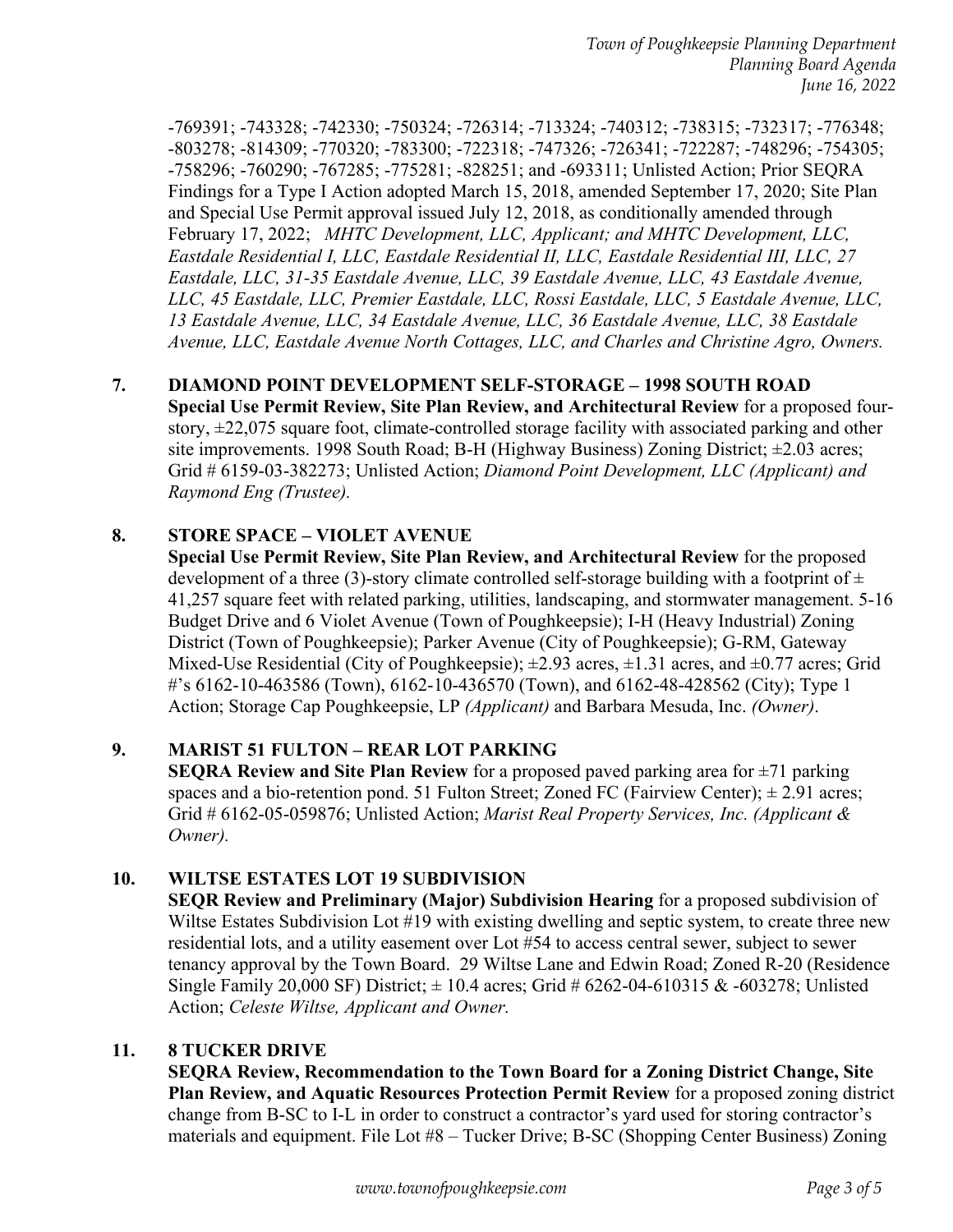District; ±11.51 acres; Grid # 6262-03-194055; Unlisted Action; *Lepore Real Estate Holdings, LLC, Applicant and 8 Tucker Drive, LLC (Owner). TO BE ADJOURNED* 

#### **12. 511 HAIGHT AVENUE**

**SEQRA Review and Site Plan Review** for the proposed demolition of an existing hot tub and existing shed in order to construct five (5) new parking spaces at the rear of the existing building. Site changes also include the construction of two (2) accessible parking spaces on the west side of the existing building. 511 Haight Avenue; Arlington Town Center (ATC) Zoning District; ±0.16 acres; Grid # 6161-08-833780; Unlisted Action; *Diane and Stephen Morgan, Applicants and Owners. TO BE ADJOURNED*

#### **13. ARLINGTON FARMS – MALABAR REALTY LLC**

**SEQR Review, Special Use Permit, Site Plan and Architectural Review** for proposed demolition of the existing structures on the site and the construction of a one-story gas stationconvenience store (3,400 SF), gas canopy with eight gasoline filling positions, and other site improvements. 798-802 Dutchess Turnpike; Zoned B-H (Highway-Business) District; 0.81 +/ acre; Grid # 6262-04-571014; SEQRA Negative Declaration adopted February 19, 2015, conditional Site Plan approval granted December 17, 2015 (expired); *Malabar Realty, LLC, Owner. TO BE ADJOURNED* 

## *B) MOTION TO ALLOW PUBLIC COMMENT ON REMAINING AGENDA ITEMS Comments limited to three (3) minutes.*

## *C) PLAN REVIEWS*

## **1. STORAGE DEPOT EXPANSION – PAGE PARK**

**SEQRA Review, Special Use Permit Review, Site Plan Review, and Architectural Review**  for the expansion of an existing Storage Depot business onto a new parcel nearby. The application incudes three (3) new storage buildings with related parking, utilities, landscaping, and stormwater management. 35 Page Park Drive; I-H (Heavy Industrial) Zoning District;  $\pm$  5.38 acres; Grid # 6261-02-536543; Type 1 Action; *HGP Realty Corp. (Applicant and Owner).*

## **2. COTTON WAY LOT LINE REVISION**

**SEQRA Review and Lot Line Revision Review** for the transfer of  $\pm$  464 square feet or  $\pm$  0.011 acres from 11 Cotton Way to 14 Cotton Way. 11 Cotton Way and 14 Cotton Way. Residence, Single-Family 4-acre (R-4A) Zoning District.  $\pm 0.758$  acres (11 Cotton Way) and  $\pm 0.346$  acres (14 Cotton Way); Grid #'s 6262-02-844986 and 6262-02-830983, respectively. Type II Action; *Lloyd B. Cotton (11 Cotton Way), Owner, and PJ One Enterprises LLC (14 Cotton Way), Applicant and Owner.*